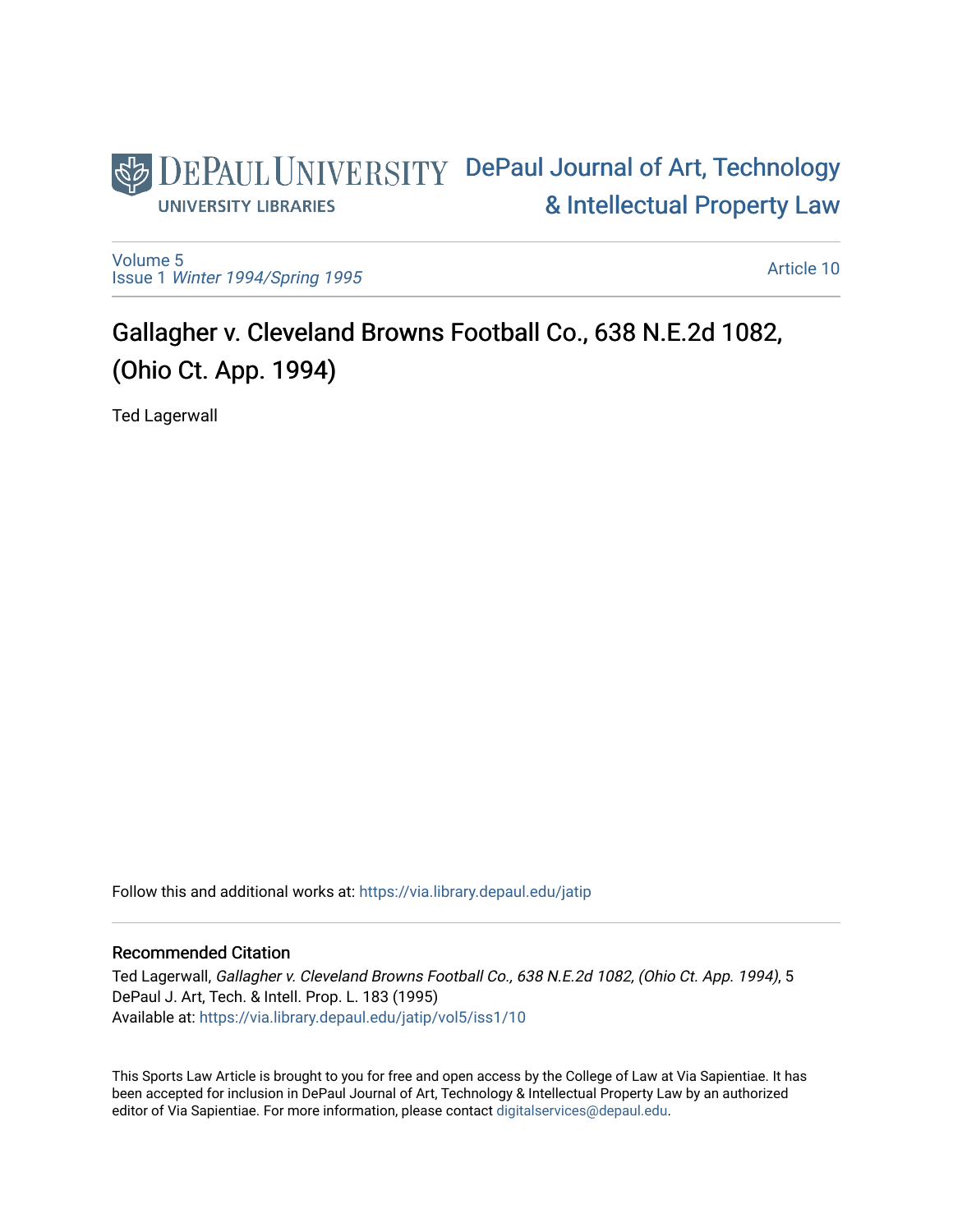# **Gallagher v. Cleveland Browns Football Co.,**

**638** N.E.2D 1082, (OHIo Cr. **App.** 1994).

#### *INTRODUCTION*

Michael Gallagher, ("Gallagher"), a television station videographer, sued the Cleveland Browns Football Company, ("Cleveland Browns"), for negligence due to injuries received when two football players collided into him while he was videotaping a football game. The Cuyahoga County Court of Common Pleas denied the Cleveland Browns' motion for judgment notwithstanding verdict and entered judgment on the jury verdict for videographer and insurer. The Cleveland Browns appealed and the Court of Appeals of Ohio, Cuyahoga County, reversed, holding that the doctrine of primary assumption of risk barred recovery.

## *FACTS*

Michael Gallagher received severe injuries when he was part of a collision during the Cleveland Browns-Houston Oilers game at Cleveland Stadium on December 18, 1988. Gallagher was videotaping the game for an ABC affiliate station, WJET-TV in Erie, Pennsylvania. The players ran into Gallagher at the north end of the endzone as they were in the process of attempting to catch a pass. This part of the endzone has been coined the "Dawg Pound" because of its close proximity to the field.

Gallagher was familiar with Cleveland Stadium and was made aware of the rules of both the Cleveland Browns and the National Football League (NFL). The NFL required that a six-foot-wide solid white perimeter surround the field of play. Another six feet outside the border was marked off with a yellow hash line. This area is known as the media line. The NFL rules required that the media stay outside this yellow line. Moreover, the Cleveland Browns also specified that all media personnel must kneel when in the area between the thirty-yard line to the end zone on both ends of the field. Failure to comply with these rules could result in revocation of press passes.

At the north end of Cleveland Stadium is an area known as the "Dawg Pound". This area is unique to NFL stadiums in that the space beyond the yellow hash line is limited and is on an incline, making it closer to the fans. It is not feasible for the media personnel to film from beyond the media line while kneeling, which is why the Cleveland Browns allow them to stand most of the time.

On this particular date, the field was cleared from snow that had fallen the night before but remained on the area beyond the white perimeter and obscured the yellow hash line at the "Dawg Pound" end of the field. The game made its way toward this end of the field as the first half was coming to a close. It was common practice for the media to move and jockey for a position to secure better coverage of the game. Gallagher postured himself in the "Dawg Pound" end zone and thought he was behind the yellow media line, even though later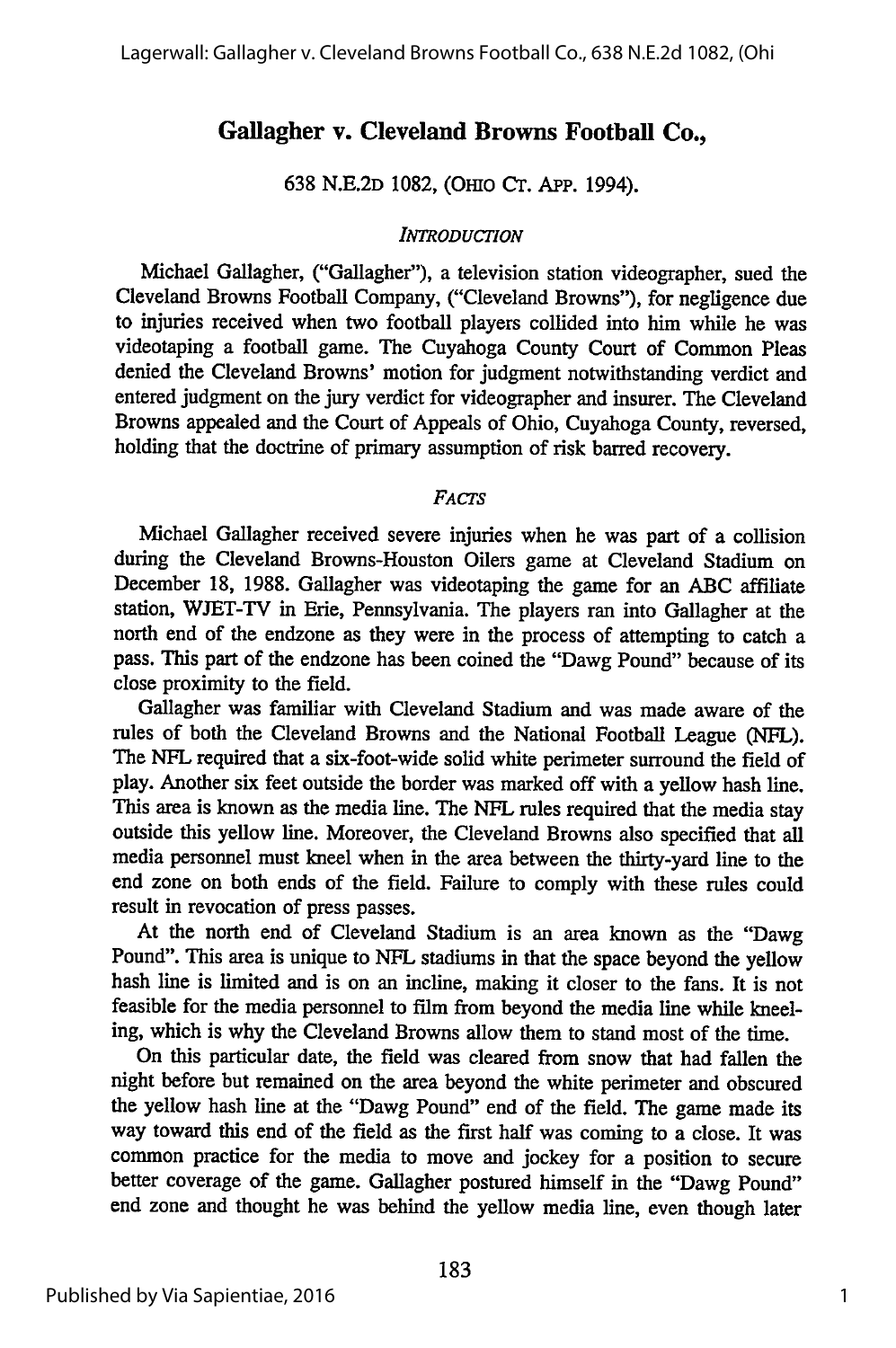184

inspection of photographs revealed he was not. Gallagher was told by one of the security personnel to kneel. During the next play, Gallagher was looking through his lens and taping. When two players made their way towards him, he attempted to quickly get up, but was unable to do so in time and was injured.

Gallagher brought suit seeking damages for negligence and Northbrook, Gallagher's insurer, sought indemnification for medical expenses paid. At the conclusion of the trial, the jury was instructed on negligence and they returned a verdict in favor of Gallagher for \$800,000 and in favor of Northbrook in the amount of \$106,000. The Cleveland Browns moved for a judgment notwithstanding the verdict which was denied. The defendant appealed.

## *LEGAL ANALYSIS*

The main issue before the court was whether primary assumption of the risk was applicable therefore barring recovery. Primary assumption of the risk bars recovery by a plaintiff for injuries sustained during a sporting event when the plaintiff is a willing participant or a spectator.' Because primary assumption of risk assumes there is no cause of action, there is no issue for the jury. In other sports injury cases, when there has been a finding of "no duty" or a finding of substantially diminished duty, the courts have found that the injury is a foreseeable and customary part of the sport, therefore, defining the concept of implied assumption of risk and finding no liability.<sup>2</sup> A jury question does exist in implied assumption of risk cases because the implied assumption of risk and contributory negligence overlap for purposes of comparative fault where there is a duty of care owed. This merger or overlapping does not exist in primary assumption of risk cases because there is no duty of care.

The court had to first determine whether primary assumption of risk should apply to media personnel on the field of play in a football game. The court noted that this determination is best exemplified in baseball cases, such as *Cincinnati Base Ball Club v. Eno.* Specifically, that court stated that at baseball games it is common knowledge that there is an ordinary and known danger of being struck by flying baseballs or bats. Management satisfies its duty of care to spectators if it simply provides the opportunity to sit behind screens. However, the duty during the intermission of the game is different than the duty during the actual play of the game. During intermissions management has a duty to exercise ordinary care to render the premises reasonably safe.<sup>3</sup> Accordingly, the appellate court stated that the application of primary assumption of risk to sports events requires that the danger involved is ordinary to the game, it is common knowledge that the danger exists, and the resulting injury occurs as a result of the danger during the course of the game.

The appellate court applied these factors to the present case and found that Gallagher was barred from recovery under primary assumption of risk. First, the

https://via.library.depaul.edu/jatip/vol5/iss1/10

**<sup>1.</sup>** Collier v. Northland Swim Club, **518 N.E.2d 1226** (Ohio **CL. App. 1987).**

<sup>2.</sup> Hanson v. Kynast, **526 N.E.2d 327** (Ohio **Ct. App. 1987).**

**<sup>3.</sup>** Cincinnati Base Ball Club Co. v. Eno, 147 **N.E. 86** (Ohio **1925).**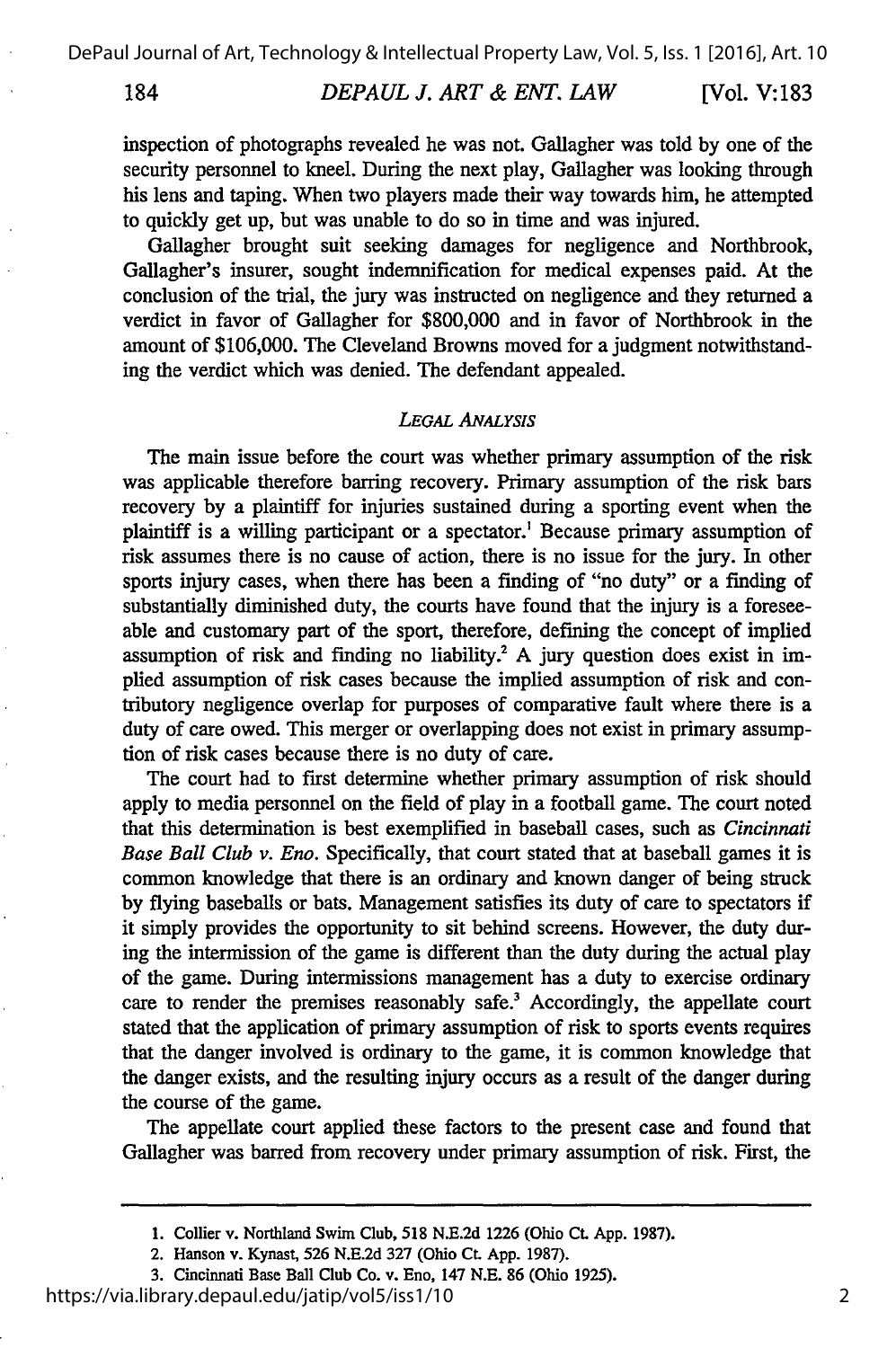## 19951 *GALLAGHER v. CLEVELAND BROWNS* 185

risk of a collision in football is ordinary to the game. The court observed that collisions with other players and spectators during the course of the game is within the nature of the sport. This ordinary risk is increased at the end zones and is further compounded by the decreased depth perception of a videographer. For this reason, the court rejected Gallagher's contention that the Cleveland Browns conduct was willful and wanton and created an unreasonable risk. The court stated that what constitutes an unreasonable risk under a sporting event should be delineated with the way the game is played. The collision between the players and Gallagher was not an unexpected occurrence. Furthermore, the Cleveland Browns did not enhance the risk ordinary to the game of football. The court found that the conduct of the Cleveland Browns was consistent with the customs of professional football and the regulations governing videographers at football games. Therefore, the collision was within the ordinary course of the game.

The appellate court further found that the second aspect of primary assumption of risk, namely that the risk of collision at football games was common knowledge, was met. This knowledge was especially common to videographers who are exposed to the rigors of professional football each week as they attempt to film the game. The court further noted that media people who are issued passes by football teams are allowed access to the sidelines with few restrictions. Where they stop and set up their cameras is a matter of choice. The choice to videotape inside the thirty yard line, where the kneeling rule is in effect and chances of collision are increased, is also a matter of choice. It is commonly known that running out of bounds and colliding with players and sideline spectators are events that are foreseeable to the game of football. Gallagher should have been aware of this possible risk which resulted in his injury.

Lastly, the court addressed Gallagher's argument that the kneeling rule was unnecessary to the sport and its enforcement diminished his chances of escaping a collision. The Cleveland Browns argued that enforcement of the rule was necessary to avoid obstruction of play for those spectators who are closest to the field of play. The court did not take heed to either arguments because inherent in Gallagher's position is that enforcement of the kneeling rule creates a duty and a breach if injury occurs. The finding of primary assumption of risk negates any duty towards Gallagher in relation to events that occur during the ordinary course of the game. Specifically, the court stated that the fact remained that there was no duty of care owed by the Cleveland Browns to the media to insure their safety when they place themselves in danger of known risks that may occur during the regular course of a football game.

## *CONCLUSION*

Reversing the district court's denial of the Cleveland Brown's motion for judgment notwithstanding the verdict, the court determined that media personnel on the sidelines assume the risk inherent at football games and are owed no duty of care in relation to the playing of the game. Gallagher encountered a danger that is an ordinary part of a football game, namely collisions. Further, this risk is